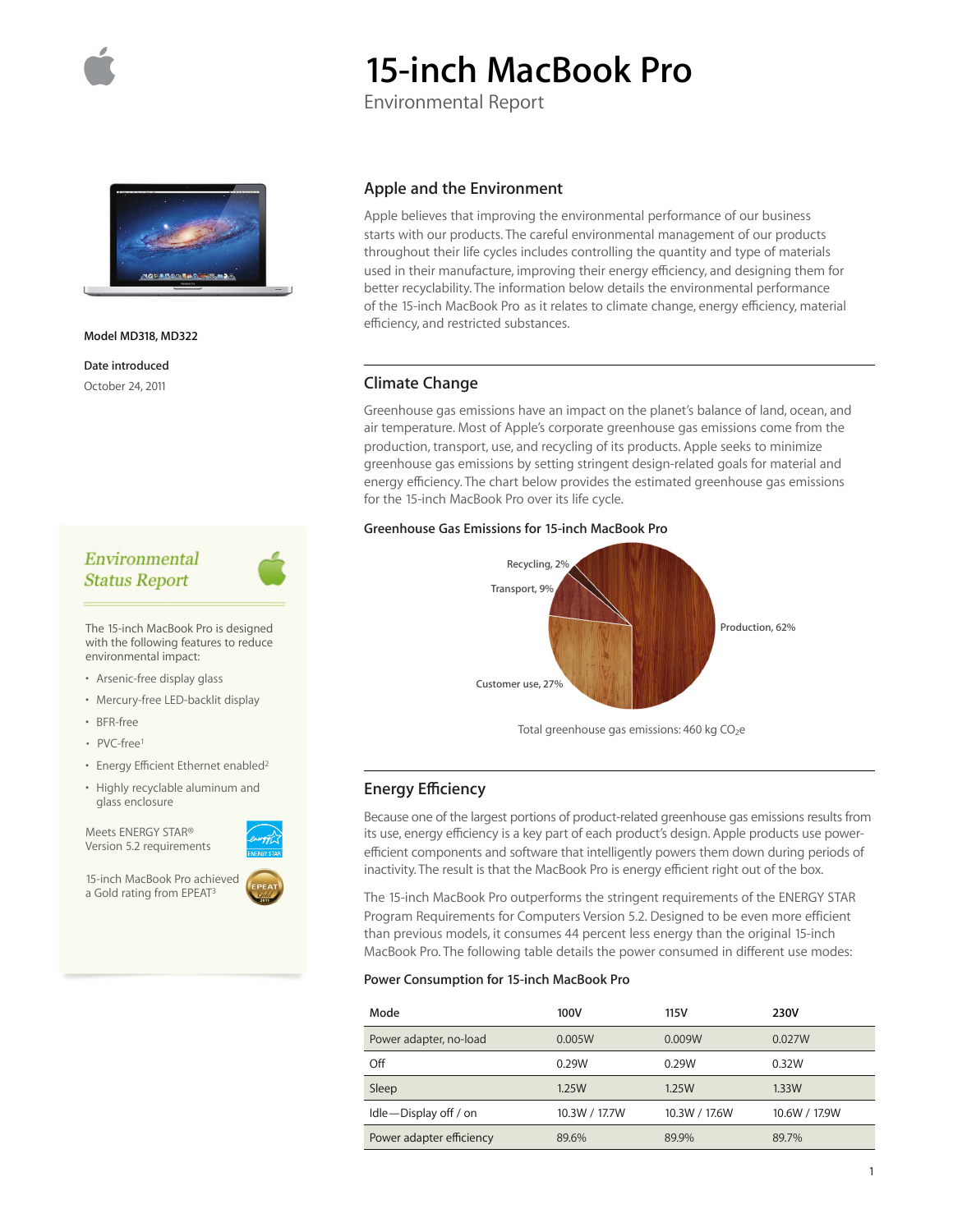#### **Battery chemistry**

System battery: lithium-ion polymer, 77.5 Whr Free of lead, cadmium, and mercury

#### **Battery design**

The 15-inch MacBook Pro features a breakthrough battery design that dramatically improves its lifespan—up to five years. So it uses just one battery in the same time a typical notebook uses three.



The 15-inch MacBook Pro retail packaging consumes 37 percent less volume than the original 15-inch MacBook Pro. Its retail and shipping packaging contain three times as much post-consumer recycled content as the original 15-inch MacBook Pro.

## **Material Efficiency**

Apple's ultracompact product and packaging designs lead the industry in material efficiency. Reducing the material footprint of a product helps maximize shipping efficiency. It also helps reduce energy consumed during production and material waste generated at the end of the product's life. Waste is further minimized through the use of batteries that last up to three times longer than typical notebook batteries. The 15-inch MacBook Pro is made of aluminum and other materials highly desired by recyclers. The chart below details the materials used in this model.

## **Material Use for 15-inch MacBook Pro**



**optical drive, 232g**

#### **Packaging**

The packaging for the 15-inch MacBook Pro uses corrugated cardboard made from a minimum of 25 percent post-consumer recycled content and molded fiber made entirely from post-consumer recycled content. In addition, the packaging is extremely material efficient, consuming 37 percent less volume than the original 15-inch MacBook Pro. The following table details the materials used in its packaging.

#### **Packaging Breakdown for 15-inch MacBook Pro (U.S. Configurations)**

| Material                      | Retail box      | Retail and<br>shipping box |
|-------------------------------|-----------------|----------------------------|
| Paper (corrugate, paperboard) | 424q            | 887q                       |
| Molded fiber                  |                 | 248g                       |
| High-impact polystyrene       | 202q            | 202 <sub>q</sub>           |
| Other plastics                | 54 <sub>g</sub> | 72q                        |

## **Restricted Substances**

Apple has long taken the lead in restricting harmful substances from its products and packaging. As part of this strategy, all Apple products comply with the strict European Directive on the Restriction of the Use of Certain Hazardous Substances in Electrical and Electronic Equipment, also known as the RoHS Directive. Examples of materials restricted by RoHS include lead, mercury, cadmium, hexavalent chromium, and the brominated flame retardants (BFRs) PBB and PBDE. The 15-inch MacBook Pro goes even further than the requirements of the RoHS Directive by incorporating the following more aggressive restrictions:

- Arsenic-free display glass
- Mercury-free display
- BFR-free
- PVC-free internal cables and power adapter DC cable
- PVC-free AC power cord available in Australia, New Zealand, North and South America, Switzerland, Taiwan, Thailand, and United Kingdom